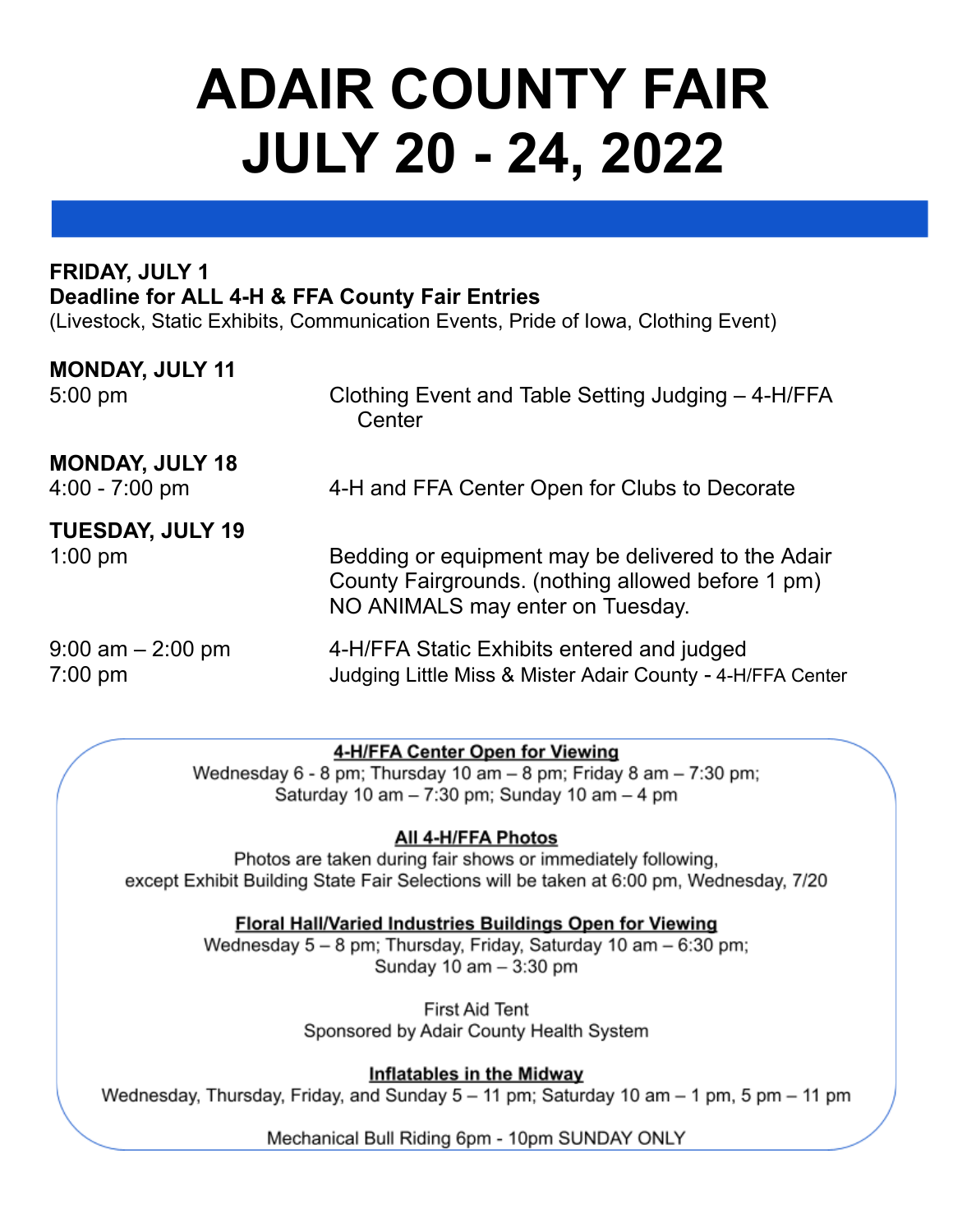### WEDNESDAY, JULY 20, 2022

\*ALL Animals, including horses, will be inspected by a veterinarian on the trailer before going to the barn/scale. Livestock trailers will enter through the pit area and line up for the veterinary check. Animals to be weighed must arrive during their specific time frame. All livestock (not poultry) must be stalled and checked in with the superintendent by 12:00 pm.

| $6:00 \text{ am}$     | All livestock (not poultry) may begin arriving                     |
|-----------------------|--------------------------------------------------------------------|
| $7:00$ am $-8:00$ am  | Enter Rabbits - West end of Dairy Barn                             |
|                       | Rabbits will go directly to the barn and will be inspected by a    |
|                       | veterinarian upon arrival.                                         |
| $7:00$ am $-8:30$ am  | <b>Weigh Swine</b>                                                 |
| $8:30$ am $-10:00$ am | Weigh lead market beef followed by junior feeder pen cattle        |
| 10:00 am $-$ 10:30 am | <b>Weigh Bucket/Bottle Calves</b>                                  |
| 10:00 am $-$ 2:00 pm  | 4-H/FFA Center Open for Clubs to Decorate                          |
| 10:30 $am - 11 am$    | <b>Weigh Meat Goats</b>                                            |
| 11:00 am $-$ 12:00 pm | <b>Weigh Sheep</b>                                                 |
| 12:00 pm $-$ 3:00 pm  | Quilt Show Entry - Varied Industries Building                      |
| $1:00$ pm             | Bucket/Bottle Calf & Bottle Lamb Records Due to 4-H/FFA<br>Center  |
| $1:00$ pm             | Dog Show - Mid American Arena                                      |
| 1:00 pm - 1:45 pm     | Enter Swine Performance – Swine Barn                               |
| 1:45 pm - 2:30 pm     | Enter Lamb Performance - Swine Barn                                |
| $3:00$ pm             | Registration for Kids Rabbit/Cavy Show - Swine Show Ring           |
| $3:30$ pm             | Kids Rabbit/Cavy Show - Swine Show Ring                            |
| $4:00 \text{ pm}$     | 4-H/FFA Rabbit/Cavy Show - Swine Show Ring                         |
| 4:00 pm $-6:00$ pm    | Discover the Fair Scavenger Hunt - Courtyard                       |
| 4:00 pm $- 7:00$ pm   | <b>Conservation Station Trailer - 4H/FFA Center Parking Lot</b>    |
| 4:00 pm - 9:00 pm     | KDArt Live Painting Demo & Kids Art Class - Courtyard              |
| 5:00 pm $-8:00$ pm    | Jesse and the Medicine Men - Gazebo                                |
|                       | Quilt Show - Varied Industries Building                            |
| $6:00 \text{ pm}$     | Free BBQ Hamburger/Pork Burger Meal compliments of the             |
|                       | Adair County Fair Board - Courtyard                                |
|                       | 4-H Silent Auction Begins - 4-H/FFA Center                         |
|                       | Ice Cream Social (Historical Society) - Courtyard                  |
| $6:00$ pm             | Photos: Exhibit Building State Fair Selections - 4-H/FFA Center    |
| $8:00$ pm             | <b>GAZEBO PRESENTATIONS</b>                                        |
|                       | Little Miss and Little Mister Adair County                         |
|                       | <b>Fair Quilt Auction</b>                                          |
|                       | Local Conservation Awards - Adair County Soil & Water Conservation |
|                       | Adair County Extension: 4-H Hall of Fame                           |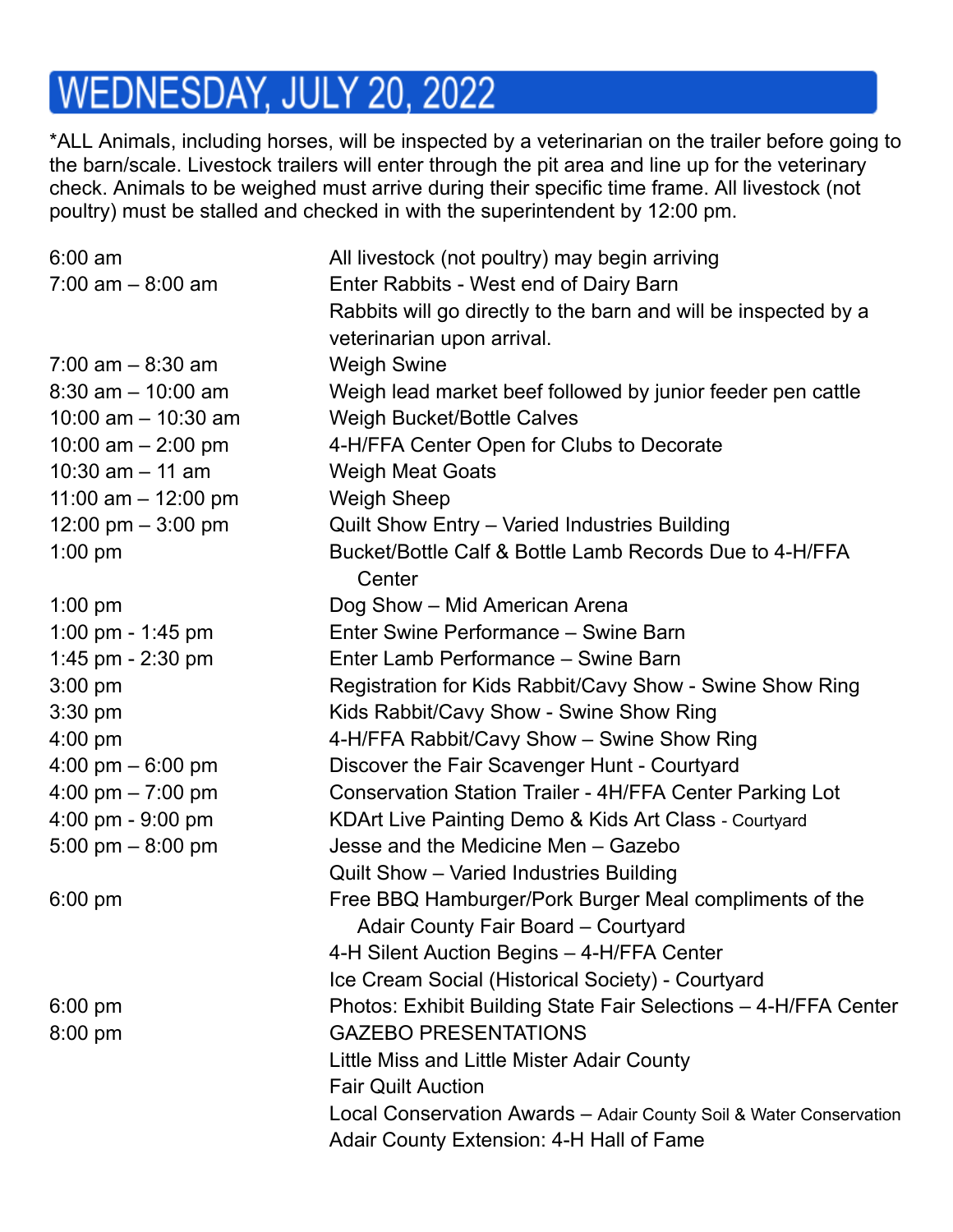4-H Senior Recognition Adair County Fair Queen Coronation Fireworks (by Creston Shooters / J&M Displays)

### THURSDAY, JULY 21, 2022

| $8:00$ am $-10:00$ am | Enter Poultry - West end of Dairy Barn                 |
|-----------------------|--------------------------------------------------------|
| $8:00$ am $-12:00$ pm | Enter Open Class - Floral Hall                         |
| $8:00$ am             | Supreme Showman Contest - Horse - Horse Arena          |
| $8:00$ am             | 4-H/FFA Horse Show - Horse Arena                       |
| $8:30$ am             | Swine Show - Swine Show Ring                           |
| 10:00 am $-$ 5:00 pm  | Quilt Show - Varied Industries Building                |
| 10:00 am - 4:00 pm    | <b>Toby KID Strolling Entertainment</b>                |
| $10:45$ am            | <b>Registration Stuffed Pet Show - Gazebo</b>          |
| $11:00$ am            | Stuffed Pet Show - Gazebo                              |
| 11:00 am - 5:00 pm    | KDArt Live Painting Demo & Kids Art Class - Courtyard  |
| $12:00 \text{ pm}$    | Poultry Showmanship- West End of Dairy Barn            |
| $1:00$ pm             | Floral Hall Closed for Open Class Judging              |
| $2:00$ pm             | Poultry Show – West end of Dairy Barn                  |
|                       | Lend a Hen Show immediately following the Poultry Show |
| $6:00$ pm             | Midwest Pullers Work Stock and Pro Stock Shoot         |
|                       | out - Grandstand                                       |
|                       | Rules at www.midwestpullersassociation.com             |
| $7:00 \text{ pm}$     | Clothing Event Style Show - 4-H/FFA Center             |
|                       |                                                        |

### FRIDAY, JULY 22, 2022 Senior Citizen Day

| $7:00$ am $-$ till gone | Donuts/rolls provided by Farm Bureau Financial Services, Connie |
|-------------------------|-----------------------------------------------------------------|
|                         | Hohertz - Courtyard                                             |
| $8:30$ am               | Market Lamb Feeder Pen, Market, Breeding Sheep Show -           |
|                         | Mid-American Arena                                              |
| $10:00$ am              | Pot Holders Make It and Take It (\$5 cost for supplies)- Varied |
|                         | <b>Industries Building</b>                                      |
| 10:00 am $-$ 5:00 pm    | Quilt Show - Varied Industries Building                         |
| $11:00$ am              | Dog Agility - East side of Fair Shop Building                   |
| $11:00$ am              | Meat Goat Show - Mid-American Arena                             |
| 11:00 am - $5:00$ pm    | KDArt Live Painting Demo & Kids Art Class - Courtyard           |
| $11:30$ am              | Announce results Crops in the Field, On-Site Garden, Bucket of  |
|                         | Junk, Apple Pie Contest, Cookie, and Cupcake Decorating         |
|                         | Contest - 4-H/FFA Center                                        |
| $12:00 \text{ pm}$      | Pride of Iowa Contest - 4-H/FFA Center                          |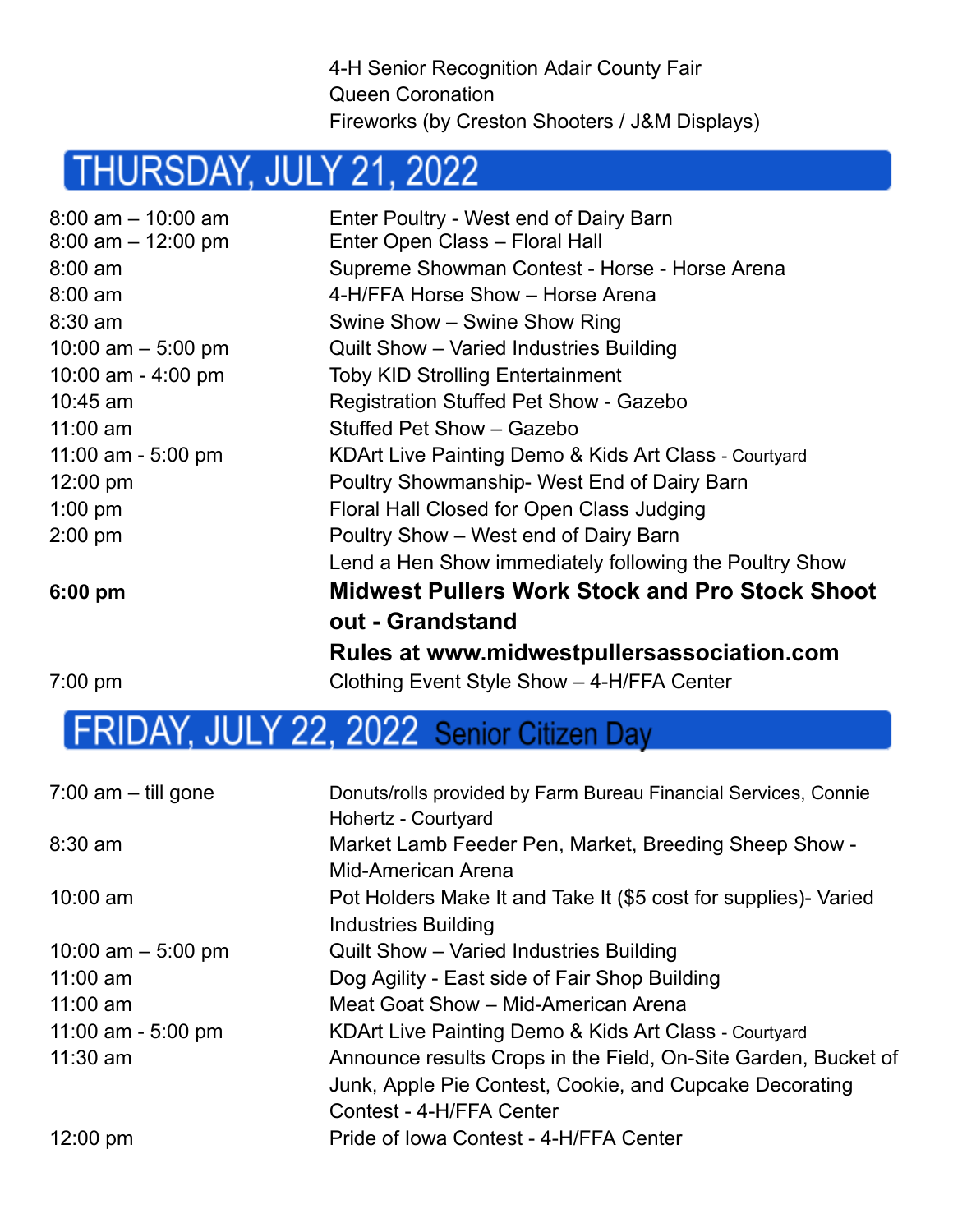| 1:00 pm $-3:00$ pm                  | Geocaching Fun - Courtyard                                      |
|-------------------------------------|-----------------------------------------------------------------|
| $2:00 \text{ pm} - 8:00 \text{ pm}$ | <b>Toby KID Strolling Entertainment</b>                         |
| $2:00$ pm                           | Drawing Demonstration Make & Take Art (\$5 cost for supplies) - |
|                                     | <b>Varied Industries Building</b>                               |
| $2:00$ pm                           | Bucket/Bottle Calf and Bottle Lamb Exhibitor Interviews begin - |
|                                     | Poultry/Rabbit Barn                                             |
| $3:00$ pm                           | Gaming Competition (SuperSmashBros) - Varied Industries Bldg    |
| $5:00$ pm                           | Bucket/Bottle Calf and Bottle Lamb Show - Mid-American Arena    |
| $4:45$ pm                           | Ag Olympics - Courtyard                                         |
| 5:00 pm $-$ 6:00 pm                 | Discover the Fair Scavenger Hunt, Courtyard.                    |
| 6:00 pm - $7:00$ pm                 | Beard and Mullet Contest Entry - Grandstand                     |
| $7:30 \text{ pm}$                   | Beard and Mullet Contest Winners announced - Grandstand         |
| $8:00$ pm                           | <b>Demolition Derby - Grandstand</b>                            |
|                                     | Rules can be viewed at www.randrpromotions.com                  |
|                                     | or for Info Call: 515-971-1328                                  |

### SATURDAY, JULY 23, 2022

| $7:00$ am                    | Free 4-H/FFA Breakfast (Agriland FS) - Foodstand                          |
|------------------------------|---------------------------------------------------------------------------|
| $8:00$ am                    | Registration Open Fun Jackpot Horse Show - Horse Arena                    |
|                              | Dairy/Dairy Goat Show - Swine Show Ring                                   |
|                              | Cat Show - Gazebo                                                         |
| $8:30$ am                    | Junior Feeder Calf Pen Show Cow/Calf Pen – Pens by scale                  |
| $9:00$ am                    | Open Fun Jackpot Horse Show - Horse Arena                                 |
|                              | Feeder Calves must be on fairgrounds                                      |
|                              | (Feeder Calf Exhibitors check-in announcer's stand between 9:30-10:00 am) |
| $9:30$ am                    | Breeding Heifer, Lead Cow/Calf, and Feeder Calf Shows                     |
|                              | - Mid-American Arena                                                      |
| $10:00$ am                   | Baby Show - 4-H/FFA Center                                                |
| 10:00 am                     | Traditional Flower Arrangements with Betty Schultz (\$5 cost for          |
|                              | supplies) - Varied Industries Building                                    |
| 10:00 am - 2:00 pm           | String Nail Art Make and Take (\$5 cost for supplies) - Varied            |
|                              | <b>Industries Building</b>                                                |
| 10:00 am - $4:00 \text{ pm}$ | <b>Toby KID Strolling Entertainment</b>                                   |
| 10:00 am $-$ 5:00 pm         | Quilt Show - Varied Industries Building                                   |
| 11:00 am - 5:00 pm           | KDArt Live Painting Demo & Kids Art Class - Courtyard                     |
| $11:30$ am                   | Pedal Pull – in front of 4-H/FFA Center                                   |
| 12:00 pm                     | Junior & Senior Cowgirl Queen Contest - Horse Arena                       |
| $12:30 \text{ pm}$           | Market Beef, Beef Showmanship – Mid American Arena                        |
| $1:00$ pm                    | Blank Park Zoo "Zoo To You" Program - Gazebo                              |
|                              |                                                                           |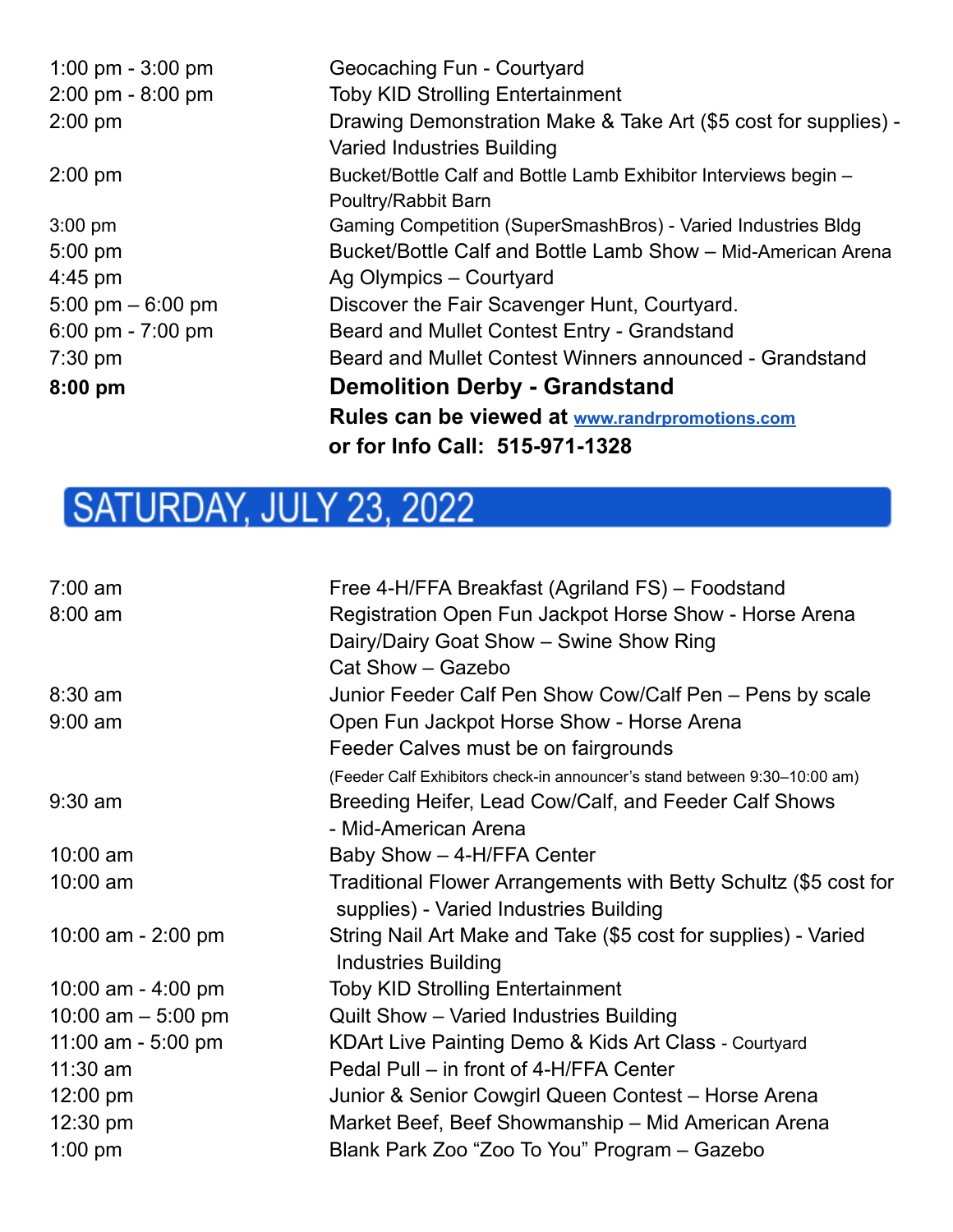| 1:00 pm $-$ 4:00 pm                 | Hands on the Farm Activities - Varied Industries Building         |
|-------------------------------------|-------------------------------------------------------------------|
| $1:00$ pm                           | <b>Iowa Draft Horse Pullers - Grandstand</b>                      |
| $1:30$ pm                           | 4-H Communications Events - 4-H/FFA Center                        |
|                                     | Extemporaneous Speaking, Educational Presentations, Working       |
|                                     | <b>Exhibits, Share-the-Fun</b>                                    |
| $2:00$ pm                           | Cottage Flower Arrangement Make and Take with Gina School         |
|                                     | (\$5 cost for supplies) - Varied Industries Building              |
| $2:00 \text{ pm} - 4:00 \text{ pm}$ | Discover the Fair Scavenger Hunt, Courtyard                       |
| $2:30$ pm                           | Supreme Showman Contest (or immediately following the Beef        |
|                                     | show) - Beef, Sheep, Goat, Swine - Mid-American Arena             |
| $3:30$ pm                           | Livestock Judging Contest Registration - Mid-American Arena       |
| $4:00 \text{ pm}$                   | Livestock Judging Contest - Mid-American Arena                    |
| $4:00 \text{ pm}$                   | Master Gardening Demonstration with Kelly Stull - Varied          |
|                                     | <b>Industries Building</b>                                        |
| 6:00 pm - 7:00 pm                   | Silent Auction Ends; items available for pick-up – 4-H/FFA Center |
| $7:00 \text{ pm}$                   | Show Stock Buddies Livestock Show - Mid-American Arena            |
| $8:30$ pm                           | <b>Tyler Richton and the High Bank Boys - Pit Area</b>            |
|                                     | Lawn chairs welcome!                                              |

## **SUNDAY, JULY 24, 2022**

| $7:00$ am          | Release all swine.                                                                  |
|--------------------|-------------------------------------------------------------------------------------|
| $7:00 - 8:30$ am   | All swine exhibitors clean the swine barn                                           |
| $7:30$ am          | Cattle Dog Trials (U.S. Border Collie National Qualifying for Finals) - Horse Arena |
| $8:00$ am          | Biscuits/Gravy Breakfast (Greenfield Methodist Church) - Courtyard                  |
|                    | Registration begins for Farm Bureau Cookout Contest - Courtyard                     |
|                    | Check Out 4-H/FFA Livestock not being auctioned (pens must be                       |
|                    | empty and clean by 12:30 pm)                                                        |
| $8:30$ am          | Worship with Immanuel Lutheran Church Praise Team - Gazebo                          |
| $9:00$ am          | 4-H Archery Speed Shooting Fun Match – NW corner of fairgrounds                     |
|                    | Registration for Open Archery Tournament - NW Corner of fairgrounds                 |
| $10:00$ am         | Open Archery Tournament – NW corner of fairgrounds                                  |
|                    | Registration Future 4-Her's Livestock/Pet Show - Mid-American Arena                 |
| 10:00 am -11:00 am | Silent Auction last chance for item pick-up                                         |
| $10:30$ am         | Future 4-H'ers Livestock/Pet Show - Mid-American Arena                              |
|                    | Registration for Antique Tractor, Lawn Tractor, Pedal Tractor, and Car Show         |